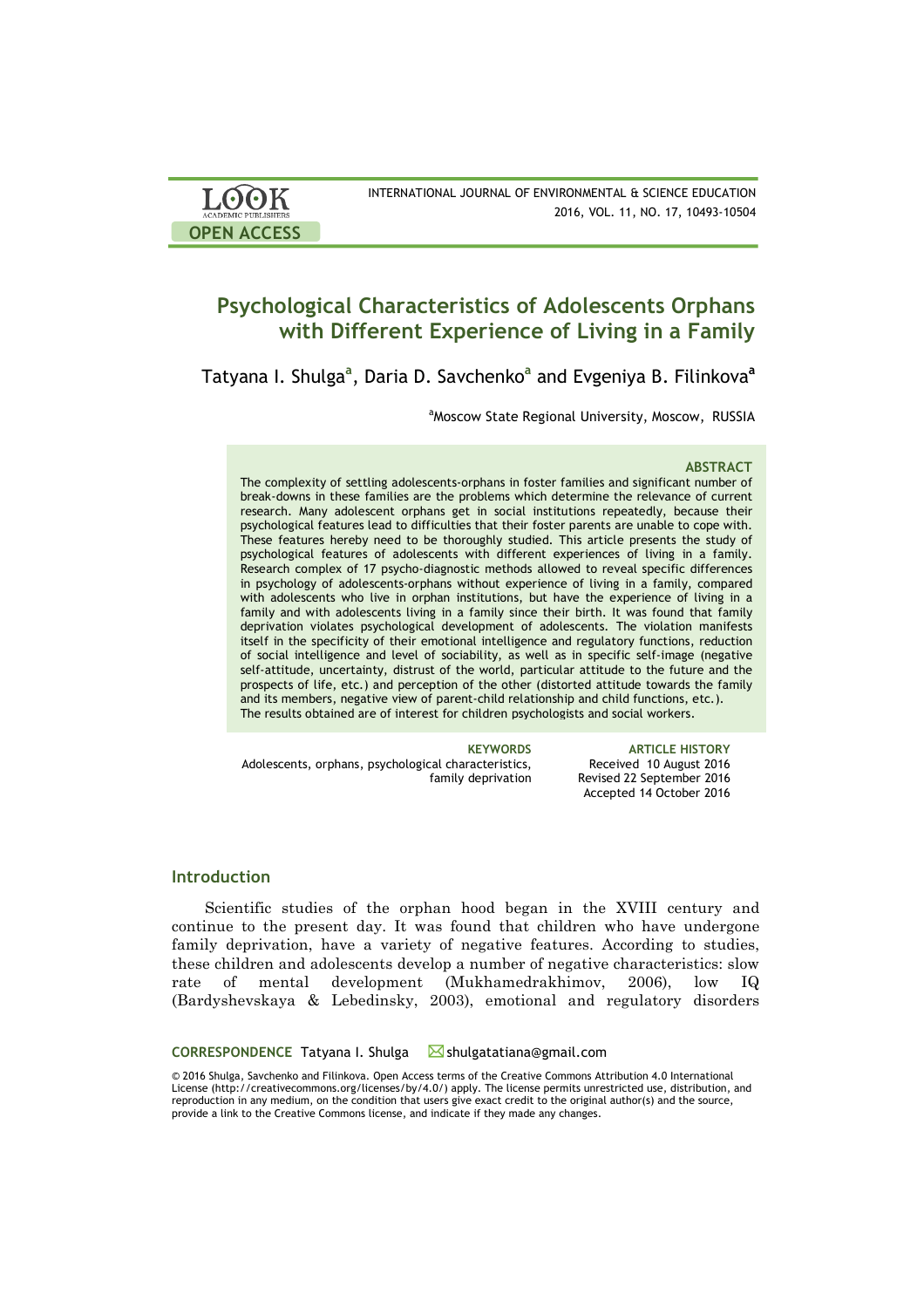(Koltinova, 2013), instable and inadequate self-esteem (Shvets, 2011; Karnaukh, 2006), anxiety and hostility to adults and low sociometric status in the group of peers (Karnaukh, 2006), poor skills of self-control (Mikhailova, 2004; Chuprova, 2007; Shvets, 2011) and of socially acceptable behavior (Muhamedrahimov et al., 2008), distorted identity (Savkova, 2013) and family image (Shubina, 2013; Shulga & Tatarenko, 2013).

Mental and psychophysiological status of children in institutions for orphans and children left without parental care is characterized by a variety of pathologies (Kozlovskaya, 2013; Proselkova, 2013), poor "self-concept" (Shvets, 2011), passive life position and distorted life perspective (Zhiltsova, 2014). Lack of experience of family life at an early age has a destructive influence on the development of emotional sphere (Mikhailova, 2004; Mukhamedrakhimov, 2006; Prikhozhan & Tolstykh, 2005; Nelson et al., 2007; Shulga, 2013), intellect (Tottenham et al., 2011; Gee et al., 2013) and speech (Proselkova, 2013), ability to establish trustful relationships with others (Kozlovskaya, 2013; Chuprova, 2007; Nelson et al., 2007), determines behavioral and psychosomatic problems (Bardyshevskaya & Lebedinsky, 2003; Ivanov et. al., 2016).

Psychologists also notice communication disorders and impaired mental function of orphans, attribute neuropsychological origins to their affective deficiency (Gee et al., 2013; Tottenham et al., 2011), mark a wide range of mental health disorders (Nelson et al., 2007). Psychophysiological studies run by N. Tottenham et al. (2011) show that traumatic childhood events continue to influence the development of the brain of an adolescent, manifesting themselves in acute depressive episodes (Fetiskin et.al., 2002)

Our review shows that, in spite of a significant number of studies, psychology of adolescent orphans is still poorly understood. In particular, there have not been integrated, comprehensive study of adolescent with no experience of living in a family. Present study, run in 2010-2012 on the sample of Russian adolescents, fills the existing gaps.

## **Materials and methods**

#### *Research methods*

Research data included the results of a range of tests, including 17 diagnostic instruments with different purposes. We studied two groups of variables, allowing fully disclose psychological features of orphan adolescents who have never lived in the family (Sobchik, 1990).

*Individual psychological features*:

¾ masculinity, femininity ("MIF" by T.L. Bessonova & N.V. Dvoryanchikov (1998));

¾ aggressiveness and hostility (A. Buss, A. Durkey, modification by A.A. Hwang, Y.A. Zaitsev & Y.A. Kuznetsova (2005));

¾ feelings of guilt, fear, attitude towards the past, future, life goals, selfperception ("Sentence completion test" Sacks-Sydney, modification by B.M. Behterev (1969));

– motivation of affiliation (A. Mehrabian, modification by M.Sh. Magomed-Eminova (1988))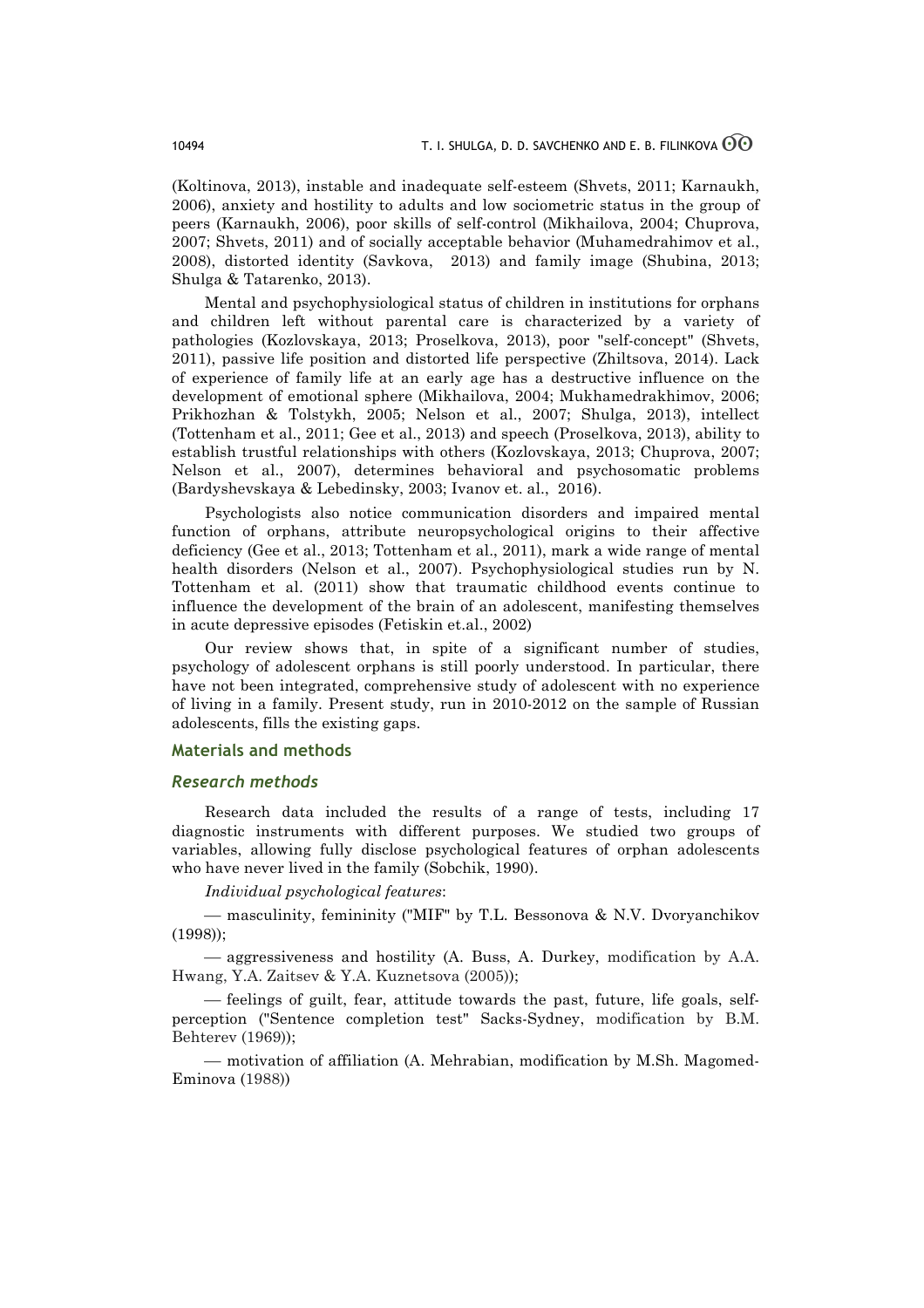¾ affective features ("Piktogram" A.R. Luria, S.V. Longinova & S.Y. Rubinstein (1972));

¾ accentuation of personality (K. Leonhard & G. Shmishek (1970));

¾ attitudes (Potemkina, 1989);

— self-esteem and level of aspiration (T.V. Dembo, S.Y. Rubinstein, modified by A.M. Prikhozhan (1988));

 $-$  character traits (R. Giles (1959));

¾ latent and pathological manifestations of personality ("House-treeperson" G. Buk (1948))

— individual time perspective (Zazzo & Kunitsyna, 2001);

¾ Self-evaluation of life productivity ("Evaluation of quinquenniums of the life", E.I. Golovakha & A.A. Kronik (1984)).

*Social relations and social behavior:*

— self-concept, ideal self, relationship in a group (Leary, Leforzh & Sazek, 1954)

¾ predominant type of relationship, type of individual response to conflict situations and level of social adequacy (Giles, 1959);

¾ anxiety in parent-child relationship and ways to protect against it ("CAT" N. And C. Bellac (1949));

¾ attitude towards the family, to one's or opposite gender, to friends, father, mother, social adult ("Sentence completion test" Sacks-Sydney modification by B.M. Behterev (1969); "Pictogram" A.R. Luria, S.V. Longinov & S.J. Rubinstein (1972);

¾ interpersonal relationships («REP» modification by A.G. Liders, 2006; E.F. Bazhin & A.M. Etkind (1985));

— social intelligence (Guilford, 1951).

Statistical processing of the results was carried out using the method of comparison by G. Scheffe (1980).

# *Research base*

All subjects were divided into three groups:

 $\sim$  Group 1 (experimental) – 17 adolescents-orphans without any experience of living in a family;

 $-$  Group  $2 - 49$  adolescents having an experience of family life and brought up in the conditions of institutionalization since the age of 3-7;

 $\sim$  Group 3 – 56 adolescents who are brought up in a family since their birth.

Groups 2 and 3 served as control groups and their results were compared with the experimental Group.

#### **Results**

Comparative analysis of psychological characteristics of adolescents from experimental and control Groups has revealed that there are significant differences between them.

Adolescents in Group 1 have expressed strong need for protection and attention. They feel lack of warmth, helplessness, dependence, defectiveness,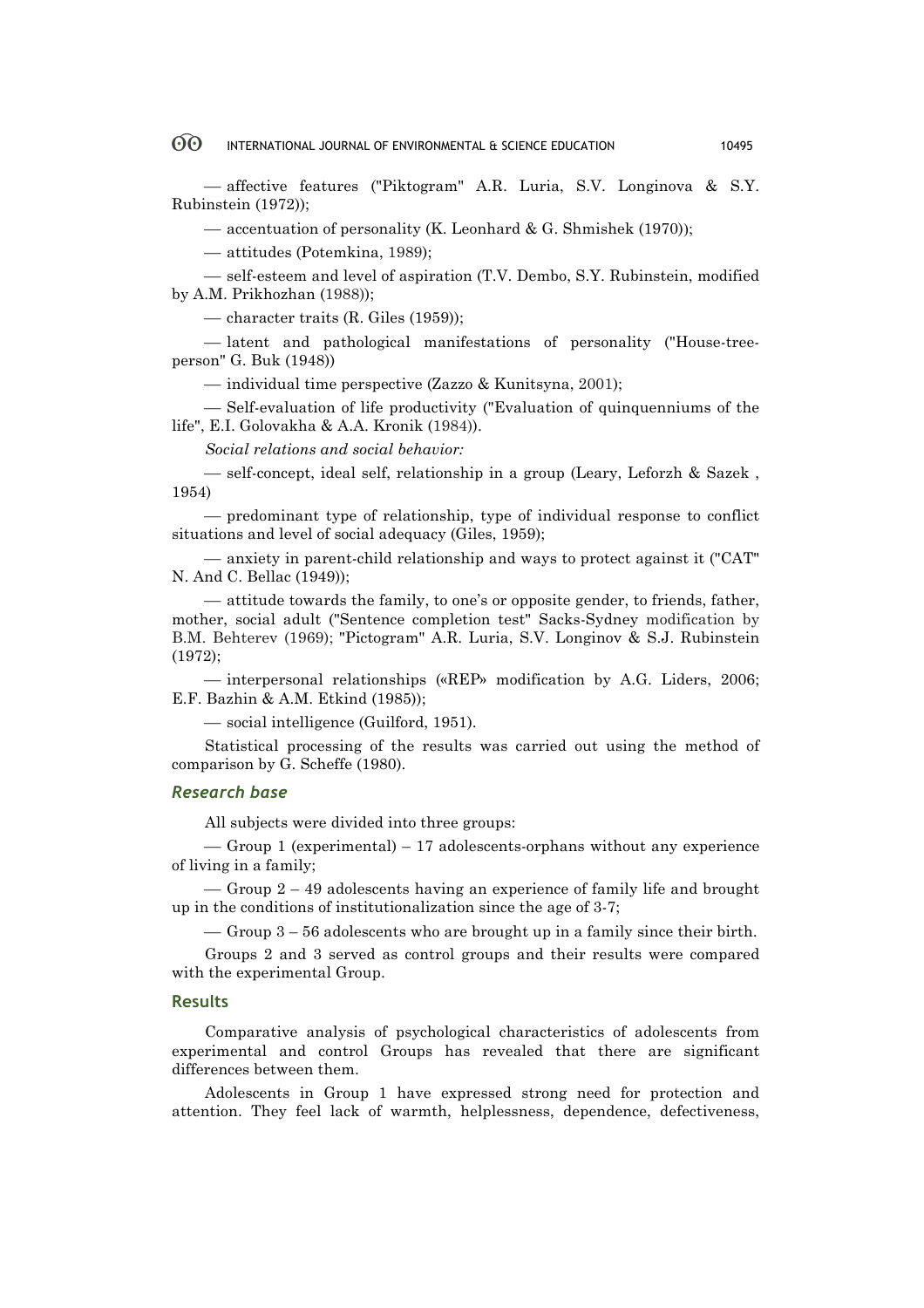loneliness and insecurity. They rarely show feminine features ( $p = 0.005$ ), but more frequently experience fear, anxiety, oppression, internal stress and fear of rejection, in comparison with other Groups. Group 1 demonstrated the highest degree of hostility and aggressiveness ( $p = 0.022$ ) and strong sense of guilt ( $p =$ 0.000). Many of subjects in Group 1 appeared to have exalted accentuation and low level of curiosity ( $p = 0.015$ ).

Group 1 also expresses the most negative attitude towards their own future, comparing to the results of control groups. Events that fill the time perspective of adolescents with no experience of life in a family are often associated with short time span, do not have personal value, indicate their infantile goals and sometimes their negative emotional state. Thoughts of death are frequent in their life perspective, as well as their general passiveness, dependent attitudes, and neutral attitude to life goals.



**Figure 1.** Individual psychological characteristics of adolescents with different experience of living in a family (average value)

Adolescents in Group 2 tend to see themselves as more masculine. They demonstrate higher level of confidence in comparison to experimental group. Group 2 subjects tend to show faint desire for independence. They experience intense fear of rejection, strong sense of guilt and tendency to physical aggression. Adolescents-orphans who have experience of life in a family are suspicious and touchy. Their evaluation of their own character, abilities and appearances is heightened, at the same time they show high level of aspirations, foremost in regard to their abilities and appearances.

Group 2 subjects have positive attitude towards the future, which lacks criticism; their perception of life perspective is inadequate. Adolescents of Group 2 set themselves constructive goals and strive for freedom. Research revealed statistically significant differences between them and experimental group regarding such parameters as "attitude to the future" ( $p = 0.025$ ) and "life goals"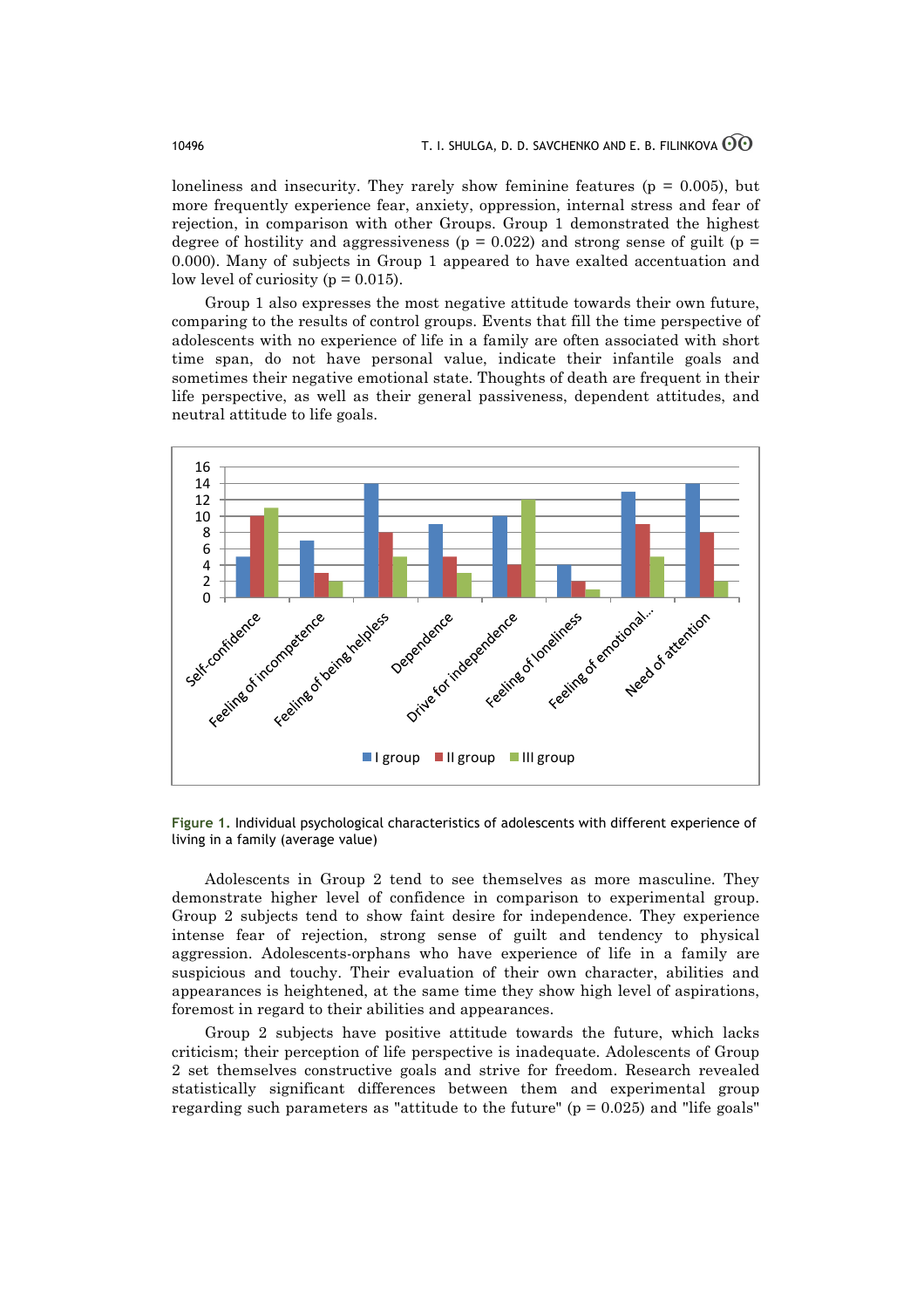$(p = 0.016)$ . Adolescents with the experience of living in a family see their future in a more positive way than adolescents without family experience. Group 2 subjects are thinking about such ways to achieve their goals that assume a proactive life position and self-development. Main common features of all orphaned adolescents (Groups 1 and 2) are their mostly unrealistic life goals and uncritical attitude towards their ability to achieve these goals.

Adolescents of Group 3 are confident, they show the most positive selfattitude ( $p = 0.017$ ) and stronger desire for independence. They are characterized by realistic level of aspirations and relatively low level of affiliation and fear of rejection when compared with their peers who live in institutions. Their profile of self-esteem is usually well-differentiated, they develop profound understanding of their strengths and weaknesses. Family adolescents show more constructive and realistic judgments in goal setting compared to Groups 1 and 2. This allows to create a more favorable prognosis of their social and psychological development.



**Figure 2.** Characteristics of social relationships of adolescents with different experience of living in a family (average value)

Analysis of social relations demonstrated that Group 1 is characterized by high level of dependent relationship to other people, low dominance level, unclear attitude to sexual sphere, to family as a whole and its members (mother, father, parent couple, siblings, grandparents), negative view of parent-child relationship and child functions, strong attitude to social adults (teachers and other employees of organizations for orphans and children left without parental care), the lowest level of complexity of the system of interpersonal relations. Adolescents who were brought up in institutions have low levels of sociability,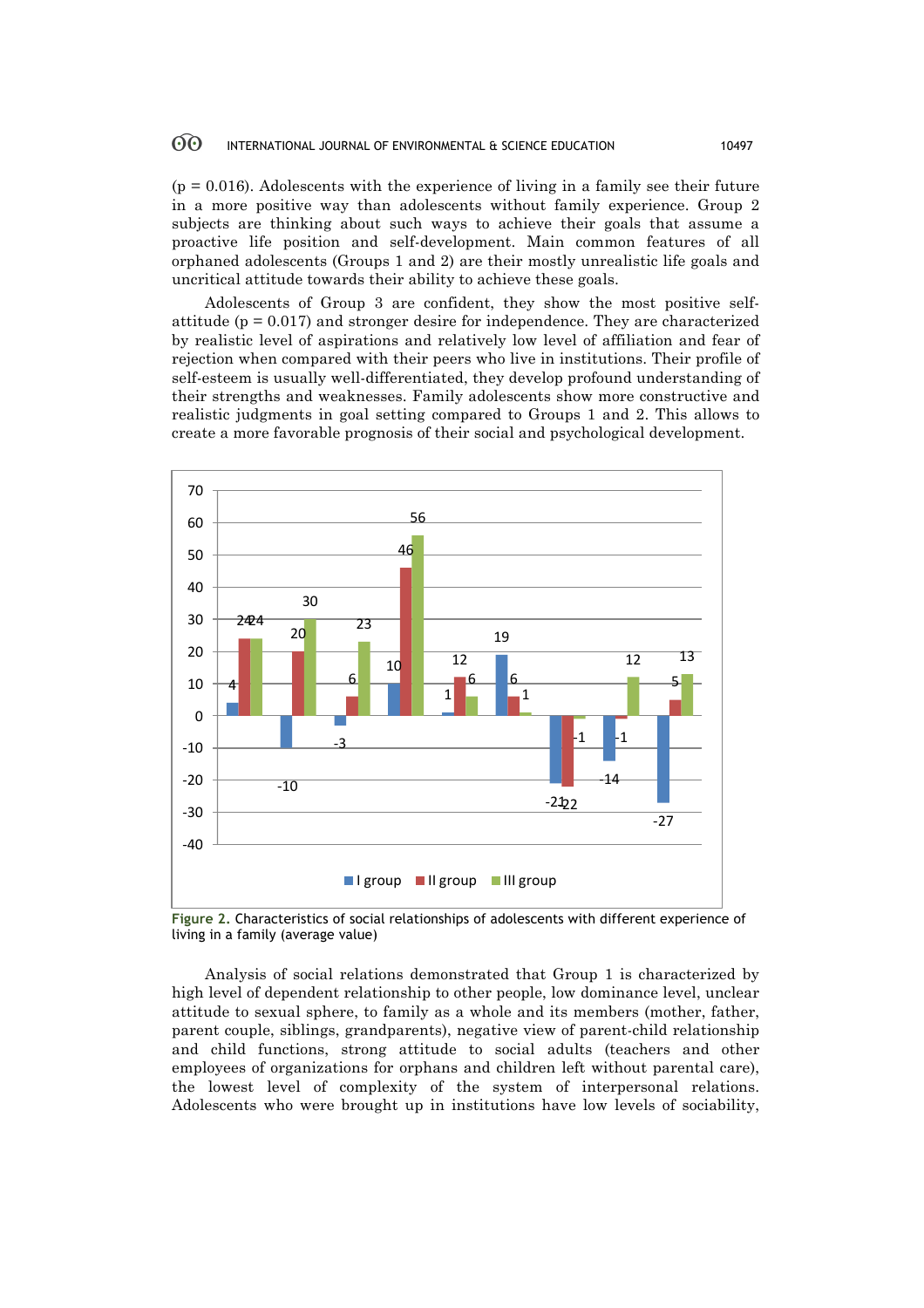tend to easily come into conflicts and show passive-type response to conflict social situations. Adolescents-orphans who have never lived in a family showed the lowest results in terms of social intelligence and understanding of behavior and its consequences (difference between Groups 1 and 3 appears at 0.1% error level).

Adolescents in Group 2 are more friendly towards other people compared with Group 1. They are open to communicate with extended family members (including grandparents) and attached to their siblings. Their system of interpersonal relationships is complex. This group demonstrated the highest level of social adequacy and neutral type of response to conflicts.

Group 3 tends to demonstrate dominant behavior and authoritarian attitude towards others. Compared with adolescents in Groups 1 and 2, they show more positive attitude towards men and women, and are more focused on their peers. At the same time young people who are brought up in a family since their birth, tend to react actively, aggressively to most conflict situations, neutrally to some of them and passively – in exceptional cases. Adolescents in a family develop high level of verbal expression, of social intelligence in general and, in particular, of understanding behavior and its consequences.

### **Discussion**

Negative and aloof self-perception in experimental group can result from family deprivation, which can have negative impact on formation of self-image. Social situation of development in institutions for orphans (deficit of individual attention, low sensitivity and responsiveness of social adults, lack of personal space, etc.) is another possible cause of self-perception deficit in Group 1.

Self-doubt can be attributed to the absence of adequate response to child's need in deep, trustful relationship with close adult at all stages of development. Constant frustration leads to a perception of the world as unpredictable and dangerous, thus the basis for confidence cannot be created.

Adolescents who are brought up in institutions, but have the experience of living in a family, are more confident than family adolescents. These latter tend to reflect more about their abilities, are guided by the opinion of the reference group in forming attitudes to themselves and are ready to adequately assess the level of their capabilities. High level of self-confidence among adolescents of Group 2 may be a defense mechanism. Their self-esteem and level of aspiration are overestimated. The myth of limitlessness of its capabilities is very common among adolescents in institutions. Accordingly, the nature of self-confidence among adolescents growing up in a family since their birth, and those who have undergone family deprivation, can be different.

Adolescents-orphans who had no experience of life in the family have a strong need to be protected more than others. This feature may impact negatively on the formation of their personal autonomy. Low desire for independence of these subjects leads to difficulties with their distinction of themselves from the society, with personal maturation and sense of maturity.

Adolescents who are brought up in institutions since their birth meet with family deprivation, which leads to low level of feminine features in this group. If an adult is sensitive and responds adequately to infant's signals, the development of femininity occurs naturally through imitation. Stable relationship with an adult, his emotional connection to the child help the latter to establish trust in the world and to learn to express feminine features (gentleness, tenderness,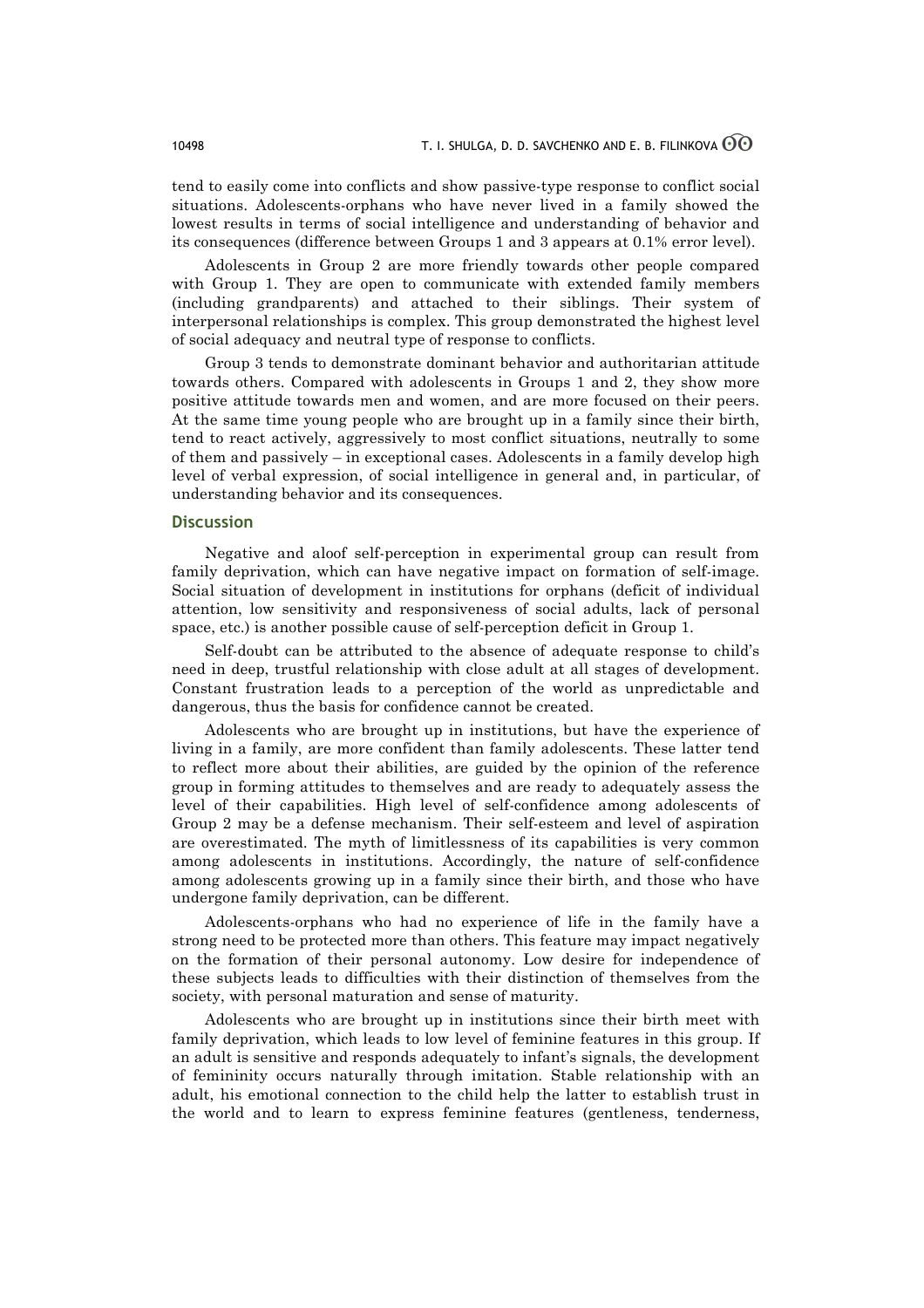delicacy, sincerity, etc.). Social situation of development for adolescents, who are deprived of parental care throughout life, did not involve any close adult in sensitive periods of development. They did not form any emotional connections with adults, therefore their need for security was not satisfied. They needed to cultivate masculine features, and their feminine features could be considered by the body as secondary, unnecessary and even unsafe to express.

Lack of acceptance by the parents, experience of rejection lead to the fact that the child perceives other people as opposed to him, feels anxiety when coming into contact, is afraid of being rejected. This experience extends to the others and dictates a cautious attitude towards them. At the same time child's commitment to people continues to be strong, as the child is tempted to compensate for his inner deficit. His desire is often blocked by the fear that once again leads to frustration. Situation of development in a family does not help to satisfy the need for acceptance and to overcome the fear of rejection due to dissociation of a group of children and blurred boundaries of communication. Adolescents who have never lived in a family are more aggressive than others, which may be a response to the danger and instability of their surroundings. Adolescents who live in institutions since their birth are more apt to start destructive conflicts and are less able to cooperate with others. Noting increased level of hostility in adolescents with no experience of life in the family, we mean that they are more inclined to attribute negative qualities to other objects and phenomena due to the unavailability of intimate relationship with an adult. This is a result of their frustrated social needs, of deficient basic trust in the world.

Adolescents with different experiences of life in the family experience guilt in different forms. Adolescents with total family deprivation are apt to selfincrimination. Those who had the experience of family life manifest underlying traumatic experience. "Family" adolescents mostly feel guilt on the superficial level.

Analysis of self-esteem and level of aspiration shows inadequate overvaluation of these criteria in Group 2. Little experience of life in the family made this group of adolescents reckon themselves as capable, beautiful, etc. Their defense mechanisms help them to ignore objective information.

"Family" adolescents are more curious than adolescents who live in institutions for orphans and children left without parental care since their birth. The lack of basic trust in the world as the achievement of infancy can lead to the perception of the world as threatening. Desire to understand it thus decreases.

In our opinion, differences in "time perspective" between the groups are a direct consequence of the presence or absence of family deprivation. Segregative education principle, which is common in institutions for orphans, affects child's ability of holistic life perception, creating fragmentary view. Access to information about children in institutions is closed. Adolescents may not know their own background. Their view of themselves and of their future prospects is limited. Family adolescents can be more constructive and realistic in goal setting, which creates a more favorable prognosis of their social and psychological development.

Analysis of social relations and of attitude to others shows that adolescents who have experience of living in a family tend to dominate, unlike their familydeprived peers. Adolescents in Group 2 and 3 express higher levels of selfconfidence, desire for independence, sense of security and lower need for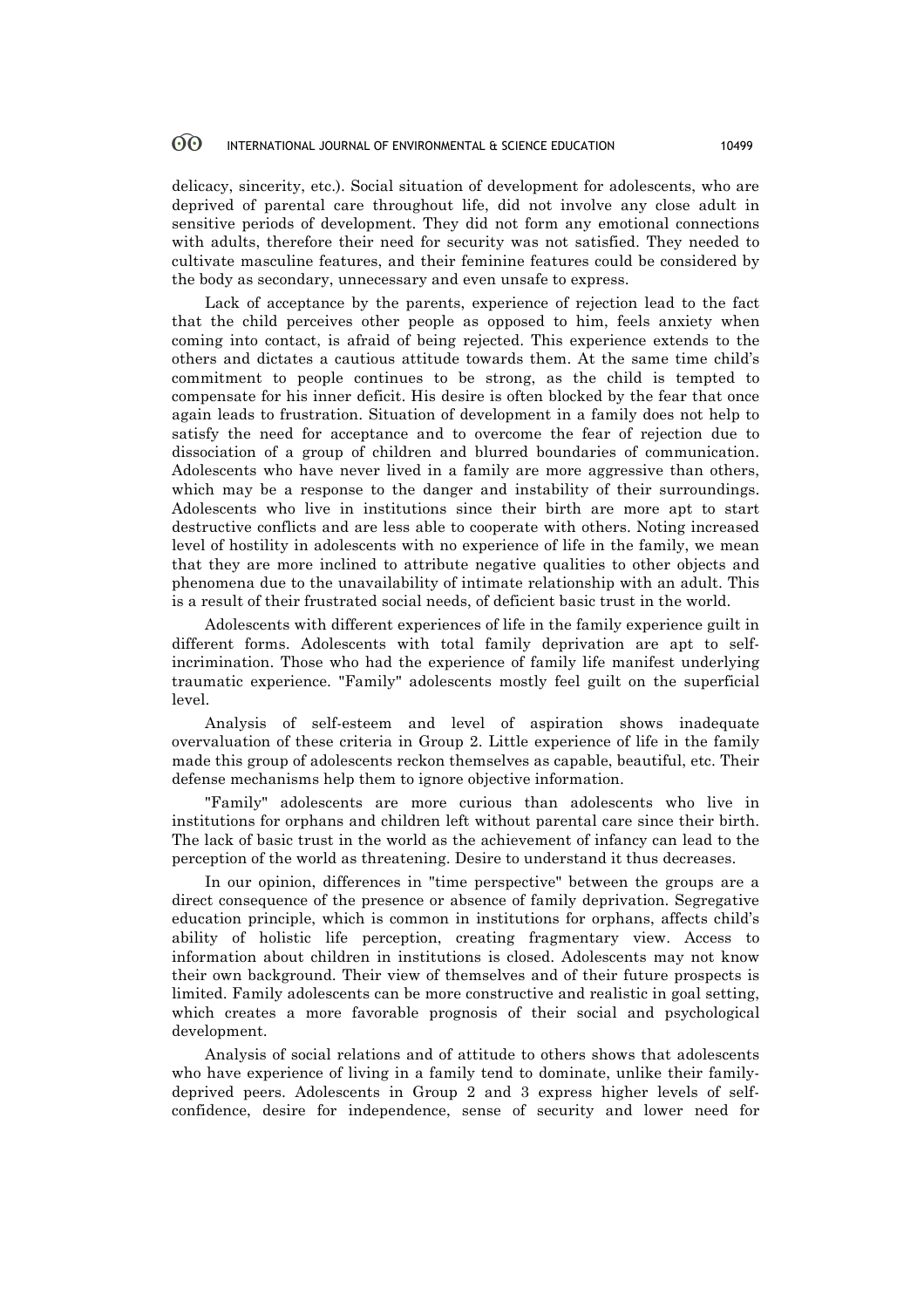protection. This result may be associated with their tendency to lead and dominate. Low degree of dominance in Group 1 is due to self-doubt, dependent attitude to others, sense of helplessness – all the features formed during the early periods of development in the absence of a close adult.

"Family" adolescents treat men better than those having little experience of life in the family. Most children from institutions for orphans and children left without parental care who used to live in dysfunctional families (Group 2) were often abused by a man. Their image of masculinity became filled with negative characteristics and influenced their attitude towards the men. Another possible cause is a tendency to idealize the closest adult, which is often the mother. Respectively, most traumatic experiences of life in biological family, are attributed to the father, and then are extended to men in general.

Adolescents who are brought up in institutions show a negative attitude towards the father as compared with their peers who are brought up in the family. In most cases their experience of living in a family and of parent-child relationships was negative and disharmonious. Many adolescents were abused by their parents, and while the image of mother is often idealized, the image of the father carries all the negative memories about the family. Adolescents share their impressions with peers who do not have personal experience with their fathers. Another possible explanation is that most adults who surround adolescents in institution are female. Thus an idea of mother is associated with a woman in general and becomes more understandable. Teachers fill it with different characteristics, which adolescents absorb. Adolescents who form attachment to social adults, thus replacing mother figure, stand out in the group with no experience of family life. Adolescents who used to live in a family tend to better understand parental (especially maternal) roles and family functions. They earn this knowledge in direct communication, which helps to form personal attitude to the mother. Despite the fact that her image is often distorted (idealized, obscured), it exists in adolescent's mind and is filled with personal meaning. Its emotional content appears to be mostly negative and unrealistic, compared with adolescents who are brought up in a family, but it is more positive than that of orphans from birth.

Adolescents who have the experience of living in a family, regard sexual life more constructively than adolescents who live in institutions all their lives. The latter see this topic negatively; they understand sex as something associated with violence or obscenity. Based on our experience of practical work with adolescents and graduates of institutions for orphans, we can assume that the manifestations of sexual activity with which they had encountered directly (either personally or as a witness), were associated with physical or psychological violence.

The vacuum caused by family deprivation seeks to be filled with substitute figures. A child of early age can form an attachment to the group of peers or to adults available (Mikhaylova, 2004). This mechanism works in early school years as well (Chuprova, 2007). Family-deprived adolescent is primarily focused on social adult who begins to play a particularly important role, replacing parent in adolescent's imagination. Deprived adolescents highly appreciate care and attention of social adult, as for many of them it is the only way to compensate for their deficit. Group 1 subjects choose one adult and try to establish special relationship with him. Adolescents who are brought up in the conditions of the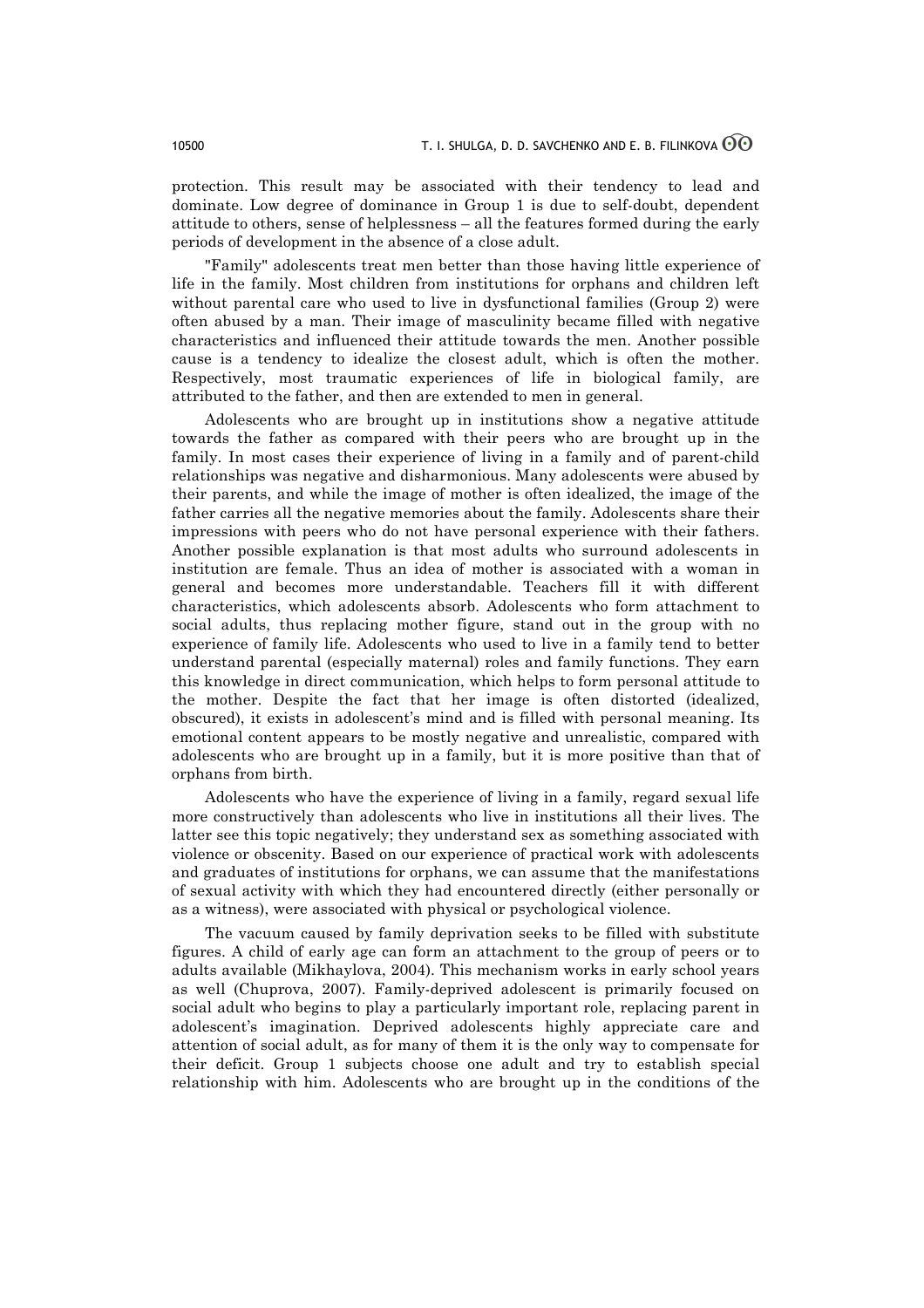institutionalization create an image of mother or father relying on the experience of social adult.

Adolescents who have experience of living in a family, have more positive attitude toward siblings Than those who live in institutions since their birth. If siblings are in institution for orphans from the very beginning, they have almost no experience of close communication. Their family feelings need special work to come into existence. In Group 2 sibling relationships existed during the period of family life, but they may weaken or even disappear in institution.

Attitude towards extended family in Group 3 is significantly more positive than in Group 1. Creating an understanding of extended family is not a priority in most psychological and educational programs. It is clear that relations with close adult, which may be grandmother and grandfather, are very important. But the public mainly refers to the importance of relations with mother. Adolescents of Group 2 often (in comparison with Group 3) name fairy-tale characters among the most important figures, filling the social vacuum. Children from orphan institutions who have experience of living in a family, form a more complex system of relationships than those who lived in institution since their birth.

There is a difference between aloofness of adolescents who are brought up in a family, and of those who have undergone total family deprivation. Adolescents from institutions, having no experience of living in a family, are deprived of the opportunity to form stable and permanent relationship with an adult, which leads to the formation of basic mistrust of the world, of negative self-attitude, of alienation, and insularity in adulthood. At the same time, "family" adolescents shut themselves off from society, become more withdrawn in result of natural development of self-awareness and reflection.

Analysis of social intelligence revealed the highest rates in the group of adolescents who are brought up in the family. The ability to focus on the feelings, thoughts and intentions of other person in communication, taking into account actual context, is decreased in the group of family-deprived adolescents, which seriously hampers their ability to anticipate others' actions. Understanding the rules and role models that regulate human relationships, is deficit in this group of adolescents. This is the cause for their mistakes (including illegal activities), getting into conflict and dangerous situations as they have poor view of the results of their behavior. They find it difficult to understand common norms and rules of behavior.

Adolescents without family experience also showed low level of understanding of speech expression. They are not sensitive to nuances of human relationships, which interferes with their understanding of what people say to each other in particular situation or specific relationship. They often make mistakes while interpreting other person's words. As a result they feel unreasonably offended and once again become convinced that other people are threatening them. All family-deprived adolescents are experiencing difficulties in analyzing interpersonal interactions and, consequently, in adaptation to personal relationships (family, business, friendship).

Infancy is the most sensitive period for active development of social intelligence. Parental care is considered a necessary condition for such a development. In the absence of a close adult, who "brings life" to the child, social development is significantly inhibited.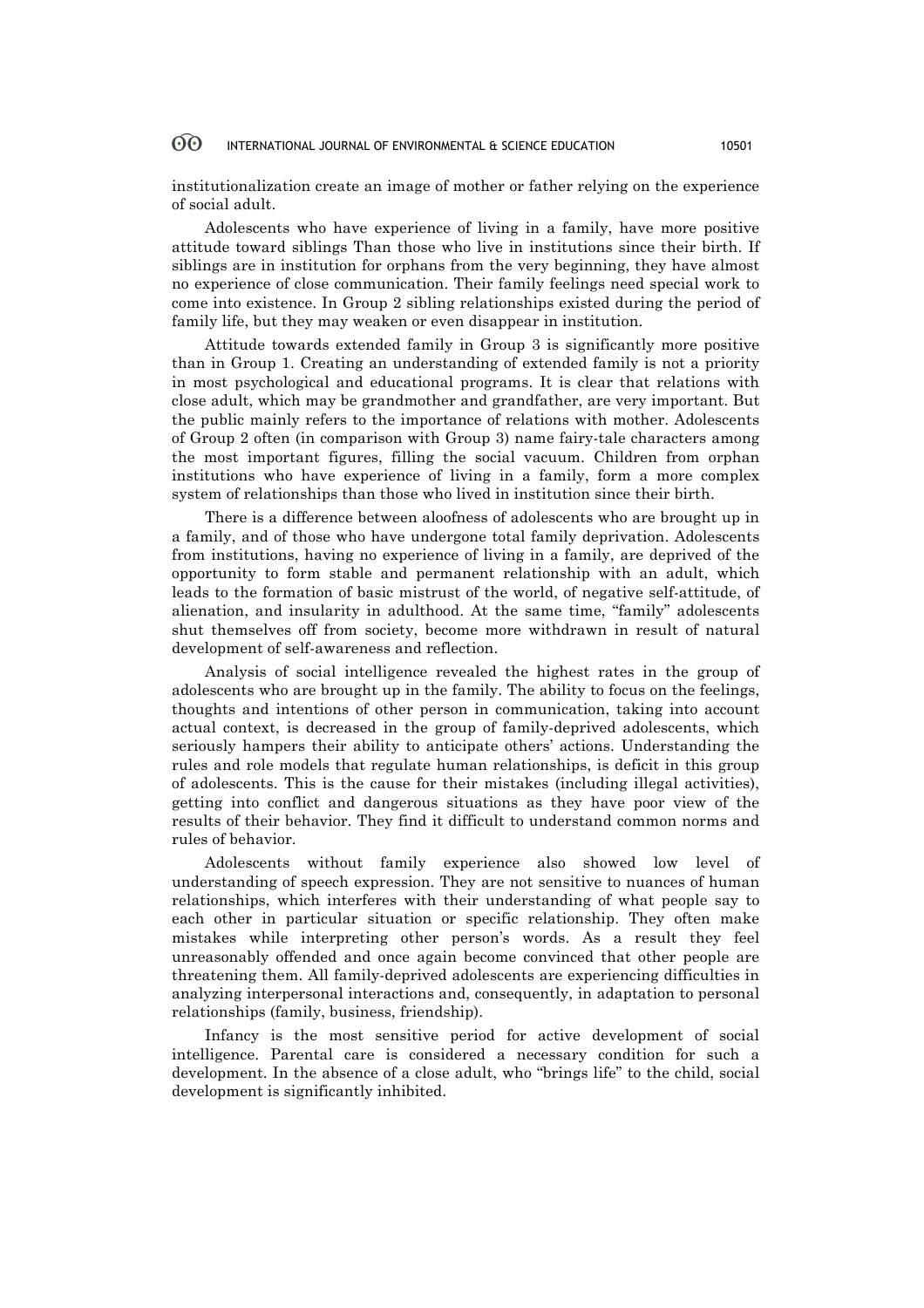# **Conclusions**

The main conclusion to be drawn from our research is that family deprivation affects *all levels* of child's mind – from deep unconscious layers (fear, guilt, anxiety) to self-consciousness (self-perception, self-attitude, self-acceptance, self-image in the future) and social relations (attitude towards men, women, family and its members, perception and understanding of others). In this regard, we recommend following methods of work for employees of institutions who work directly with orphans.

Firstly, to use *all methods of child support in stressful situations*: discuss his situation, his positive resources and possible ways of coping with it; work with fears, constructive reaction to aggressive behavior, all the ways to harmonize child's emotional state, taking the position of help to the child, etc. 3. Special support is required during child's adaptation period to the institution for orphans (greeting ritual, individual space, tolerant and consistent attitude, understanding the causes of inappropriate behavior and effective methods of correction).

Second, *talk with an adolescent about all the issues that he or she is concerned about.* In particular, adolescents start thinking about their future, which depends essentially on their past. It is important to discuss past and present of an adolescent, to help in their understanding and acceptance, to participate in building future prospects.

Third, *use the opportunities of group leisure activities* (role plays, group discussions, work through video, etc.) as the means to improve social status of the adolescents, to develop social intelligence, adequate ways of social interaction, positive attitude toward themselves and toward various groups of people.

Fourth, *carry out information work with a teenager*. If psychologists of the institution conduct psychodiagnostics of children, its results should be given not only to the employees but also to the subjects. It is important to provide adolescents with the information about their background from birth to the present time. Knowing their own psychological features, their strengths and weaknesses, their past and present are essential elements for the formation of self-concept.

Fifth, *include adolescents in work with younger children, contribute to formation and development of sibling relationships* (joint productive activity, joint achievements, emphasizing the value of sibling relationships and sibling position, teaching the roles and responsibilities to each other). Communication with younger children develops interaction skills and social intelligence of adolescent, creates sense of responsibility, and also removes the negative effect of being in a state institution for orphans.

Sixth, *prepare adolescent to going to foster family*: discuss the importance of family and deep, trustful relationship, prepare to meet with the candidates, join activities with them, guest mode on weekends and holidays, gradual and consistent contacts.

### **Disclosure statement**

No potential conflict of interest was reported by the authors.

### **Notes on contributors**

**Tatiana I. Shulga** – Doctor of Psychology, Professor, Department of Social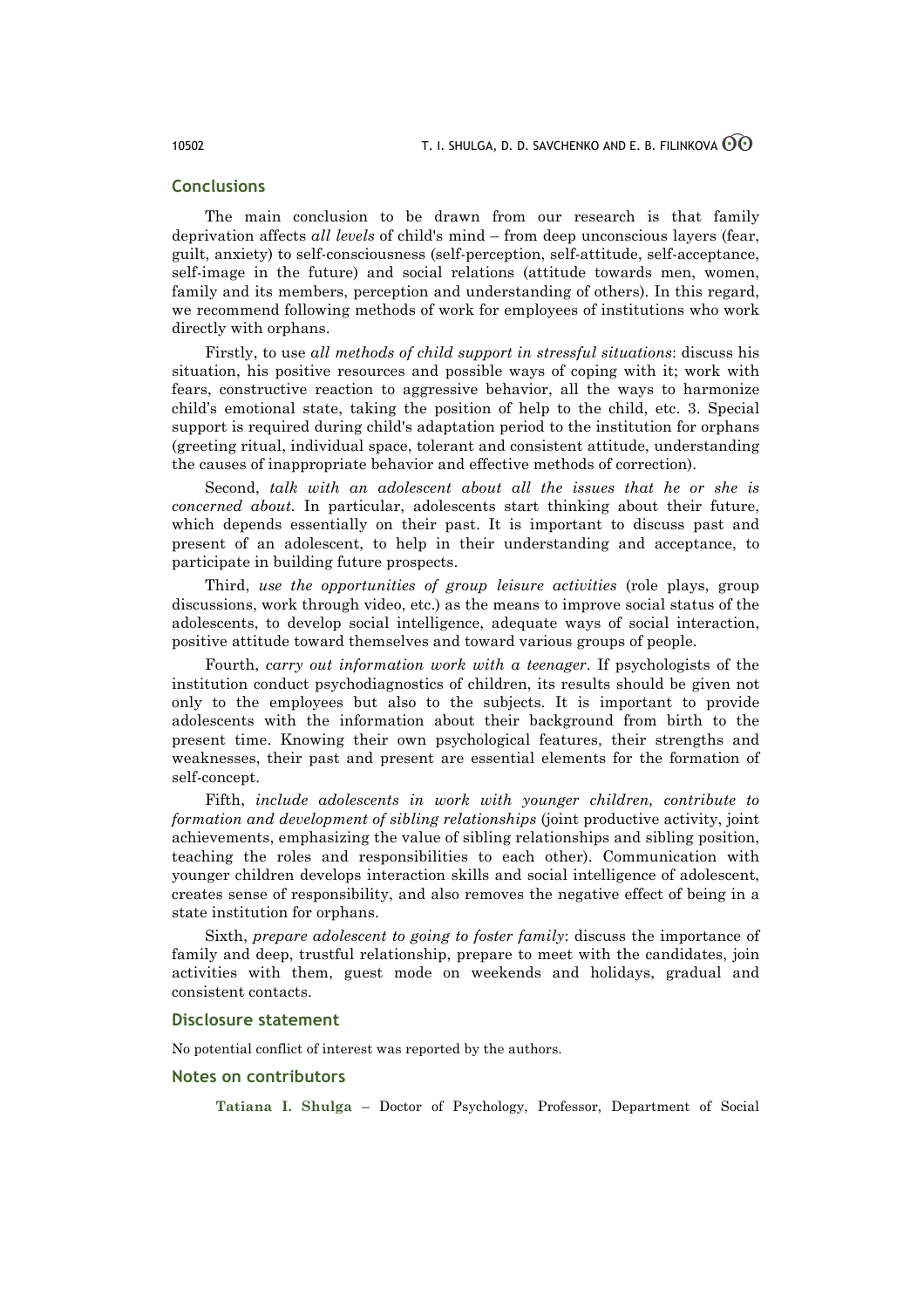Psychology, Moscow State Regional University, Moscow, Russia.

**Daria D. Savchenko** – Post Graduate Student, Department of Social Psychology, Moscow State Regional University, Moscow, Russia.

**Evgeniya B. Filinkova** – PhD, Associate Professor, Department of Social Psychology, Moscow State Regional University, Moscow, Russia.

### **References**

- Bardyshevskaya, M.K. & Lebedinsky, V. (2003). *Diagnosis of emotional disturbances in children: a tutorial*. Moscow: Moscow State University, 320 p.
- Chuprova, M.A. (2007). *Violations of interpersonal relationships and emotional development of children-orphans with no experience of life in the family.* Moscow: Moscow City Psychological-Pedagogical University, 194 p.
- Fetiskin, N.P., Kozlov, V.V. & Manuilov, G.M. (2002). *Socio-psychological diagnosis of personality development and small groups*. Moscow: Institute of Psychotherapy, 339 p.
- Gee, D., Gabard-Durnam, L., Flannery, J., Goff, B., Humphreys, K., Telzer, E., Hare, T., Bookheimer, S. & Tottenham, N. (2013). *Early developmental emergence of human amygdala-prefrontal connectivity after maternal deprivation*. Retrieved April, 18, 2016, from http://www.kathrynhumphreys.com/uploads/4/3/0/6/43065295/gee\_2013\_pnas.pdf
- Golovakha, E.I. & Kronik, A.A. (1984). *Psychological time of personality*. Kiev: Naukova Dumka, 208 p.
- Hwang, A.A., Zaitsev, Y.A., Kuznetsova, Y.A. (2008). The standardization of the questionnaire A. Bass and A. Darky. *Psychological diagnostics, 1,* 35-58.
- Ivanov, M.V., Kozlovsky, G.V., Margolin, I.A. & Platonov, N.V. (2016). Mental dizontogeneza in children undergoing mental deprivation. *Psychiatry, 1,* 12-18
- Karnaukh, I.S. (2006). *Psychological characteristics of children's home of adolescent students:* PhD Abstract.Moscow: Moscow State Regional University. 28.
- Koltinova, V.V. (2013). *Mental deprivation of children in an institution for orphans and children left without parental care*. Retrieved April, 18, 2016, from http://psyjournals.ru/files/63975/sbornik\_psikhicheskaya\_deprivatsia\_detey.pdf, 158-163
- Kozlovskaya, G.E. (2013). *Mental deprivation and its role in psychogenic disorders of mental development and personality formation of children in the age aspect*. Retrieved April, 18, 2016, from http://psyjournals.ru/files/63975/sbornik\_psikhicheskaya\_deprivatsia\_detey.pdf, 7-14.
- Magomed-Emin, M.S. (1988). *Try affiliation motivation.* Moscow: Moscow State, 367 p.
- Mikhaylova, Yu. (2004). *Development of emotional regulation in pupils of children's home from birth to 4 years. Thesis.* Moscow: Moscow Lomonosov State University Lomonosov, 225 p.
- Muhamedrahimov, R.J., Nikiforova, N.V., Palmov, O.I., Groark, C.J. & McCall, R.B. (2008). The Effects of Early Social-Emotional and Relationship Experience on the Development of Young Orphanage Children. Boston, Massachusetts: Wiley-Blackwell, 297 p.
- Mukhamedrakhimov, R.J. (2006). Effect of the experience of living in an institution on the subsequent development of the child. *Defectology, 1*, 21-24
- Nelson, Ch., Zeanah, Ch., Fox, N., Marshall, P., Smyke, A. & Guthrie, D. (2007). *Cognitive Recovery in Socially Deprived Young Children.* Retrieved April, 18, 2016, from http://www.bucharestearlyinterventionproject.org/Nelson\_et\_al\_\_combined\_\_2007\_.pdf
- Potemkin, O.F. (1989). *Methods of diagnostics of socio-psychological personality settings.* Retrieved April, 18, 2016, from http://generalpsychology.narod.ru/books/2/Potemkina.pdf
- Prikhozhan, A.M. & Tolstykh, N.N. (2005). *Psychology of orphanhood.* St. Petersburg: Peter, 400 p.
- Prikhozhan, M. (1988). *The use of methods of direct evaluation in the school psychologist. Scientifically-methodical bases of use in the school psychological service of specific psychodiagnostic techniques.* Moscow: Academy of Pedagogical Sciences of the USSR, 268 p.
- Proselkova, M.O. (2013). *Clinical manifestations of deprivation "abandonment syndrome" in infants*. Retrieved April, 18, 2016, from http://psyjournals.ru/files/63975/sbornik\_psikhicheskaya\_deprivatsia\_detey.pdf., 73-79